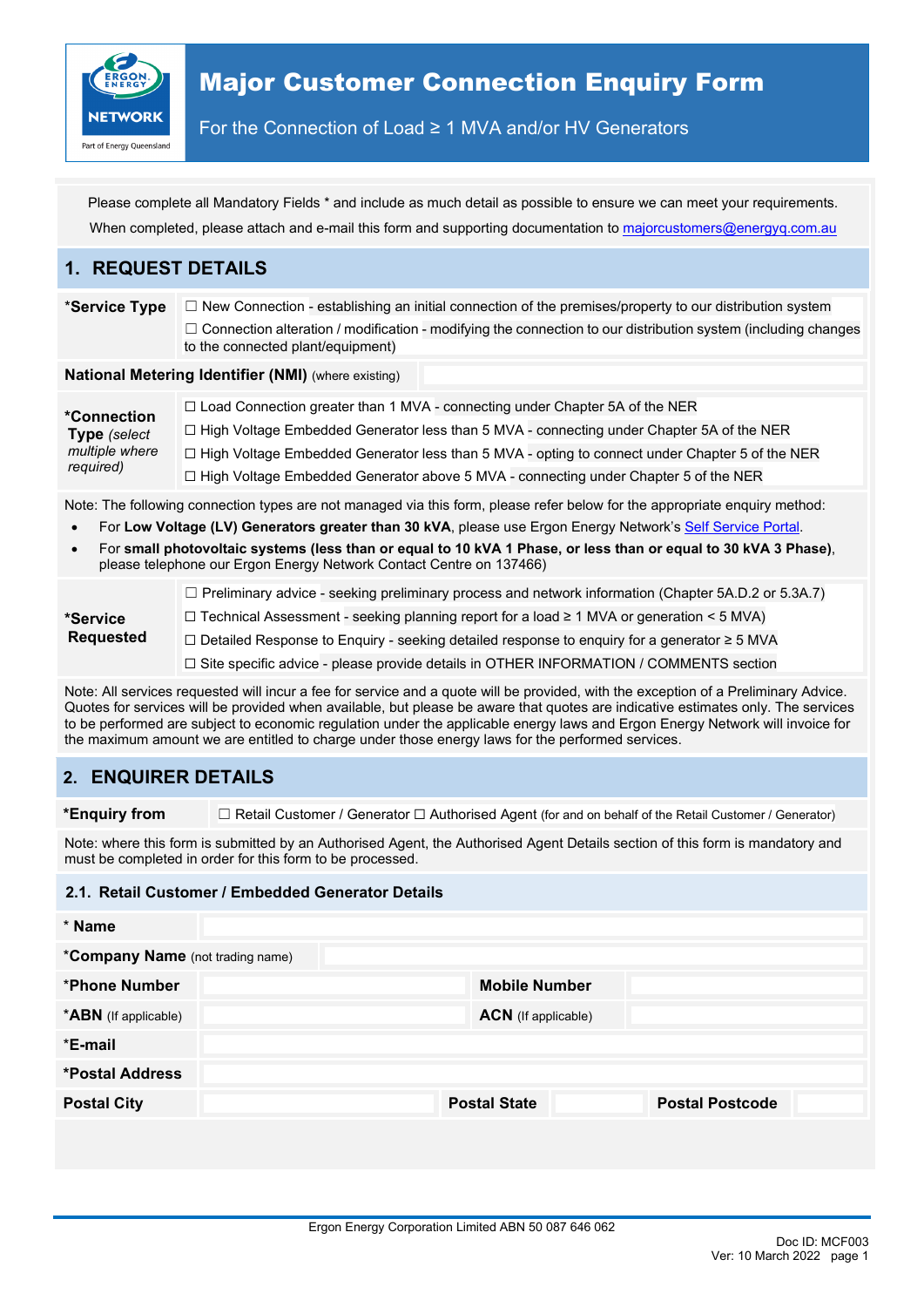

For the Connection of Load ≥ 1 MVA and/or HV Generators

| 2.2. Authorised Agent Details                                                                                                                                                                                                                      |  |                                                                                           |                                  |                       |                      |                   |                          |                        |                      |  |
|----------------------------------------------------------------------------------------------------------------------------------------------------------------------------------------------------------------------------------------------------|--|-------------------------------------------------------------------------------------------|----------------------------------|-----------------------|----------------------|-------------------|--------------------------|------------------------|----------------------|--|
| <b>Type of Agent</b>                                                                                                                                                                                                                               |  | $\Box$ Consultant $\Box$ Builder $\Box$ Electrician                                       |                                  |                       |                      |                   |                          |                        |                      |  |
| <b>Contact Name</b>                                                                                                                                                                                                                                |  |                                                                                           |                                  |                       |                      |                   |                          |                        |                      |  |
| <b>Company Name</b> (If applicable)                                                                                                                                                                                                                |  |                                                                                           |                                  |                       |                      |                   |                          |                        |                      |  |
| *ABN (If applicable)                                                                                                                                                                                                                               |  | <b>ACN</b> (If applicable)                                                                |                                  |                       |                      |                   |                          |                        |                      |  |
| *Phone Number                                                                                                                                                                                                                                      |  | <b>Mobile Number</b>                                                                      |                                  |                       |                      |                   |                          |                        |                      |  |
| E-mail                                                                                                                                                                                                                                             |  |                                                                                           |                                  |                       |                      |                   |                          |                        |                      |  |
| *Postal Address                                                                                                                                                                                                                                    |  |                                                                                           |                                  |                       |                      |                   |                          |                        |                      |  |
| <b>Postal City</b>                                                                                                                                                                                                                                 |  |                                                                                           |                                  |                       | <b>Postal State</b>  |                   |                          | <b>Postal Postcode</b> |                      |  |
|                                                                                                                                                                                                                                                    |  | 3. PROPERTY AND LOCATION DETAILS                                                          |                                  |                       |                      |                   |                          |                        |                      |  |
| *Site Name or Reference                                                                                                                                                                                                                            |  |                                                                                           |                                  |                       |                      |                   |                          |                        |                      |  |
| <b>*RP Number ID</b>                                                                                                                                                                                                                               |  |                                                                                           |                                  |                       |                      | <b>Lot Number</b> |                          |                        |                      |  |
| <b>GPS Latitude</b>                                                                                                                                                                                                                                |  |                                                                                           |                                  |                       | <b>GPS Longitude</b> |                   |                          |                        |                      |  |
| <b>Physical Street</b>                                                                                                                                                                                                                             |  |                                                                                           |                                  |                       |                      |                   |                          |                        |                      |  |
| <b>Physical City</b>                                                                                                                                                                                                                               |  |                                                                                           |                                  | <b>Physical State</b> |                      |                   | <b>Physical Postcode</b> |                        |                      |  |
| Additional details on location (i.e.<br>restrictions, environmental, cultural, etc.)                                                                                                                                                               |  |                                                                                           |                                  |                       |                      |                   |                          |                        |                      |  |
|                                                                                                                                                                                                                                                    |  | Is the retail customer / generator the Registered Owner?                                  |                                  |                       | $\Box$ Yes $\Box$ No |                   |                          |                        |                      |  |
| If no, enter Registered Owner Name                                                                                                                                                                                                                 |  |                                                                                           |                                  |                       |                      |                   |                          |                        |                      |  |
| <b>4. PROJECT DESCRIPTION</b>                                                                                                                                                                                                                      |  |                                                                                           |                                  |                       |                      |                   |                          |                        |                      |  |
|                                                                                                                                                                                                                                                    |  | 4.1. Design & Construct Preference for Dedicated Customer Connection Assets               |                                  |                       |                      |                   |                          |                        |                      |  |
| * Options<br>$\Box$ Option 1 - Ergon Energy Network design, construct and operate<br>□ Option 2 - Customer design, construct, and transfer asset ownership to Ergon Energy Network - DCT<br>(select one)<br>$\Box$ Option 3 - Unsure at this stage |  |                                                                                           |                                  |                       |                      |                   |                          |                        |                      |  |
| Please note: All shared network (used by more than one customer, including future use) will be designed, constructed, and<br>owned by Ergon Energy Network                                                                                         |  |                                                                                           |                                  |                       |                      |                   |                          |                        |                      |  |
| 4.2. Connection Timing                                                                                                                                                                                                                             |  |                                                                                           |                                  |                       |                      |                   |                          |                        |                      |  |
| *Temporary Building<br><b>Supply Required?</b>                                                                                                                                                                                                     |  | □ Yes □ No                                                                                | *Maximum<br><b>Supply Demand</b> |                       |                      | kVA               | *Required<br>by Date     |                        |                      |  |
|                                                                                                                                                                                                                                                    |  | *Required by Date - Permanent Electricity Supply                                          |                                  |                       |                      |                   |                          |                        |                      |  |
|                                                                                                                                                                                                                                                    |  | *Details of Staging Time Frame and Other Construction Requirements? Provide details below |                                  |                       |                      |                   |                          |                        | $\Box$ Yes $\Box$ No |  |
|                                                                                                                                                                                                                                                    |  |                                                                                           |                                  |                       |                      |                   |                          |                        |                      |  |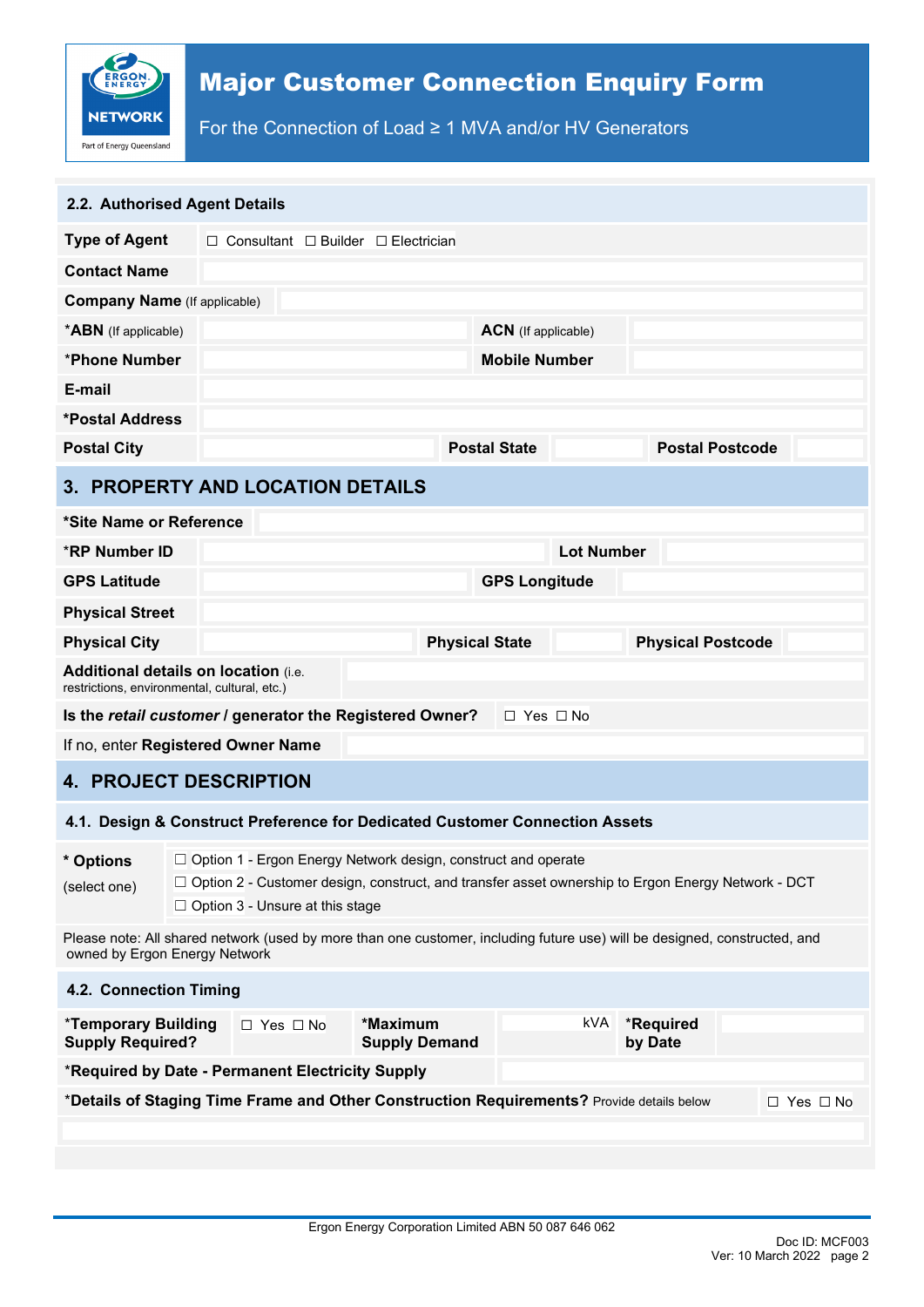

For the Connection of Load ≥ 1 MVA and/or HV Generators

| <b>5. DEMAND</b>                                                                                                                                                                                                                                                                                                                                                                   |                                                                          |  |     |                      |     |    |                                                            |                                              |                                                                                                   |                       |
|------------------------------------------------------------------------------------------------------------------------------------------------------------------------------------------------------------------------------------------------------------------------------------------------------------------------------------------------------------------------------------|--------------------------------------------------------------------------|--|-----|----------------------|-----|----|------------------------------------------------------------|----------------------------------------------|---------------------------------------------------------------------------------------------------|-----------------------|
| <b>5.1. Load Connection Details</b>                                                                                                                                                                                                                                                                                                                                                |                                                                          |  |     |                      |     |    |                                                            |                                              |                                                                                                   |                       |
| *Purpose of Industry / Load                                                                                                                                                                                                                                                                                                                                                        |                                                                          |  |     |                      |     |    |                                                            |                                              |                                                                                                   |                       |
| *Connection Voltage                                                                                                                                                                                                                                                                                                                                                                | <b>*AS3000 Calculated Demand</b><br>kV.<br>$\Box$ MW $\Box$ W $\Box$ Amp |  |     |                      |     |    |                                                            |                                              |                                                                                                   |                       |
| <b>Metering Provider / Responsible person</b><br>- person responsible for the provision, installation, and<br>maintenance of a metering installation                                                                                                                                                                                                                               |                                                                          |  |     |                      |     |    |                                                            |                                              |                                                                                                   |                       |
| *Additional Maps, Site Plans or Diagrams Attached?<br>$\Box$ Yes $\Box$ No                                                                                                                                                                                                                                                                                                         |                                                                          |  |     |                      |     |    |                                                            |                                              |                                                                                                   |                       |
| *Authorised Demand - highest 30min average demand expected after diversity for a 12-month period                                                                                                                                                                                                                                                                                   |                                                                          |  |     |                      |     |    |                                                            |                                              |                                                                                                   | <b>kVA</b>            |
| <b>*Energy Consumption</b> - estimated consumption in per annum - exclude energy that is self-<br>produced with generation, where relevant                                                                                                                                                                                                                                         |                                                                          |  |     |                      |     |    |                                                            |                                              |                                                                                                   | kWh                   |
| *Anticipated average monthly maximum<br>demand                                                                                                                                                                                                                                                                                                                                     |                                                                          |  |     |                      |     | kW |                                                            | *The peak energy as a<br>proportion of total |                                                                                                   | %                     |
| *Anticipated Power Factor - at high load (e.g. 0.85)                                                                                                                                                                                                                                                                                                                               |                                                                          |  |     |                      |     |    | be Installed?                                              | <b>Power Factor Correction to</b>            |                                                                                                   | $\Box$ Yes $\Box$ No  |
| 5.2. Significant / Disturbing Loads (e.g. Plant that produces harmonics, Large Motors, Welders, Thyristor<br>Drives)                                                                                                                                                                                                                                                               |                                                                          |  |     |                      |     |    |                                                            |                                              |                                                                                                   |                       |
| <b>Disturbing</b>                                                                                                                                                                                                                                                                                                                                                                  |                                                                          |  |     |                      |     |    |                                                            | <b>Size</b>                                  |                                                                                                   | $\Box$ MW $\Box$ MVAr |
| <b>Load Details</b>                                                                                                                                                                                                                                                                                                                                                                |                                                                          |  |     |                      |     |    |                                                            | <b>Size</b>                                  |                                                                                                   | $\Box$ MW $\Box$ MVAr |
| <b>Significant Load</b>                                                                                                                                                                                                                                                                                                                                                            |                                                                          |  |     |                      |     |    |                                                            |                                              |                                                                                                   |                       |
|                                                                                                                                                                                                                                                                                                                                                                                    | <b>Refer to Attached Detail?</b><br>$\Box$ Yes $\Box$ No                 |  |     |                      |     |    |                                                            |                                              |                                                                                                   |                       |
| 5.3. Other Development Types                                                                                                                                                                                                                                                                                                                                                       |                                                                          |  |     |                      |     |    |                                                            |                                              |                                                                                                   |                       |
| Type of Plant - e.g. rolling mill, turbine gas/steam                                                                                                                                                                                                                                                                                                                               |                                                                          |  |     |                      |     |    |                                                            |                                              |                                                                                                   |                       |
| 5.4. Generating System Details                                                                                                                                                                                                                                                                                                                                                     |                                                                          |  |     |                      |     |    |                                                            |                                              |                                                                                                   |                       |
| <b>Registration</b><br>□ Standing exemption from registration as a Generator (typically generators less than 5 MVA aggregated<br>behind a connection point(s))<br>Category<br>$\Box$ Intending to apply for an exemption from registering as a Generator<br>Intending to register with AEMO as a Generator<br>□<br>□ Registered with AEMO as a Generator or Intending Participant. |                                                                          |  |     |                      |     |    |                                                            |                                              |                                                                                                   |                       |
| Registration Reference (where applicable)                                                                                                                                                                                                                                                                                                                                          |                                                                          |  |     |                      |     |    |                                                            |                                              |                                                                                                   |                       |
| <b>Existing Generation on Site?</b>                                                                                                                                                                                                                                                                                                                                                |                                                                          |  |     | $\Box$ Yes $\Box$ No |     |    |                                                            |                                              |                                                                                                   |                       |
| <b>Existing Technology</b>                                                                                                                                                                                                                                                                                                                                                         |                                                                          |  |     |                      |     |    |                                                            |                                              | $\Box$ Rotating Machine $\Box$ Inverter Energy System (IES) $\Box$ Hybrid (multiple technologies) |                       |
| <b>Existing Capacity</b>                                                                                                                                                                                                                                                                                                                                                           |                                                                          |  | kVA |                      |     |    | $\Box$ Non-export $\Box$ Full export $\Box$ Partial export |                                              | Export                                                                                            | kW                    |
| <b>Total Generation Proposed</b>                                                                                                                                                                                                                                                                                                                                                   |                                                                          |  |     |                      | kVA |    |                                                            |                                              | Multiple technology / generation types                                                            | $\Box$ Yes $\Box$ No  |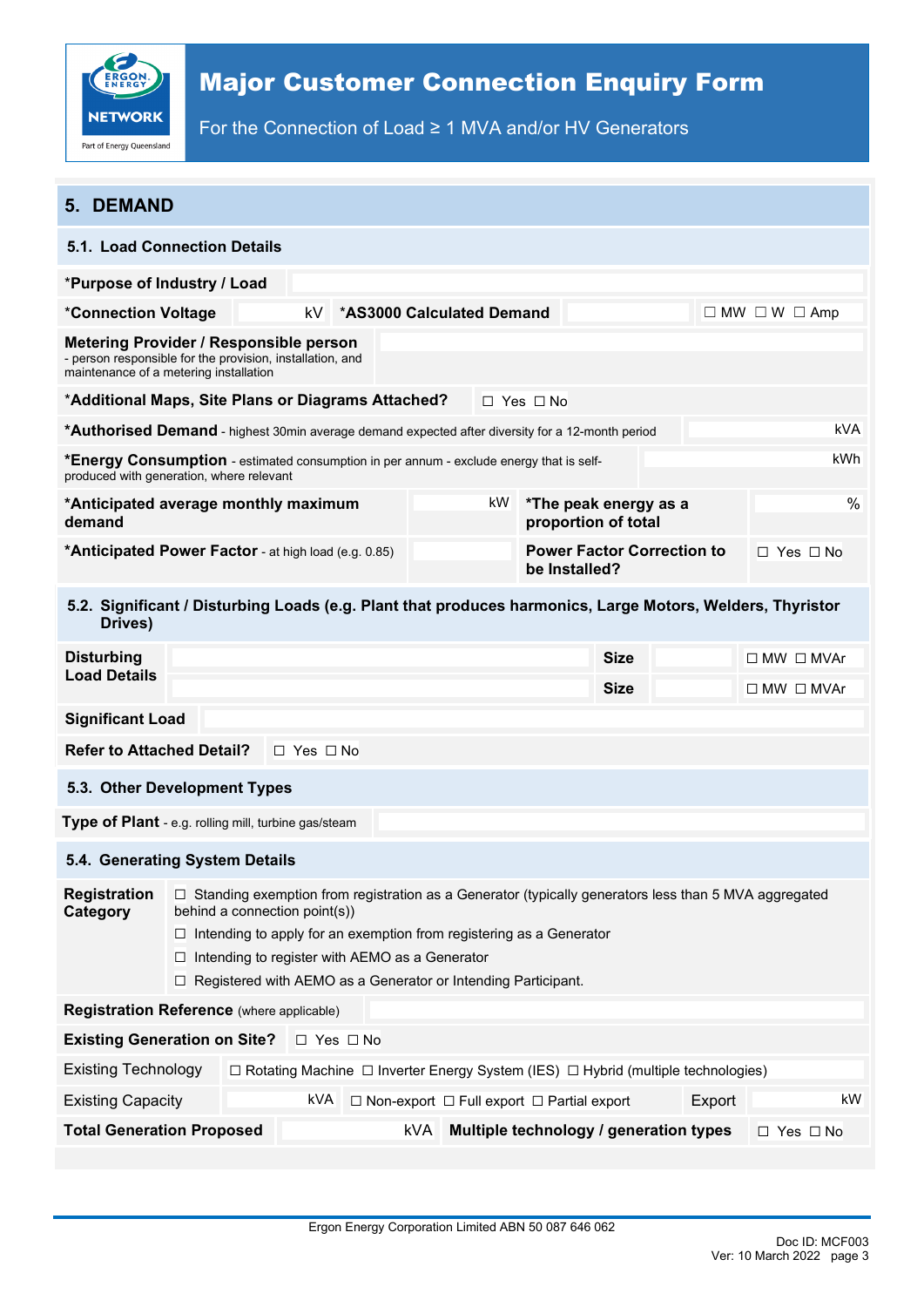

For the Connection of Load ≥ 1 MVA and/or HV Generators

| Proposed<br>Systems                     | Proposed Type (Rotating Machine<br>or Inverter Energy System IES)                                                                                                                                                                                                                                                                                                                                                                                                                                                               |  |  | Proposed Energy Source/s (e.g.<br>Diesel, Wind, PV, Biogas, Battery) |    |  | Proposed<br>$#$ of units | Proposed<br>Size (kVA) |  | Proposed<br>Capacity (kVA) |
|-----------------------------------------|---------------------------------------------------------------------------------------------------------------------------------------------------------------------------------------------------------------------------------------------------------------------------------------------------------------------------------------------------------------------------------------------------------------------------------------------------------------------------------------------------------------------------------|--|--|----------------------------------------------------------------------|----|--|--------------------------|------------------------|--|----------------------------|
| System 1                                | $\Box$ Rotating Machine $\Box$ IES                                                                                                                                                                                                                                                                                                                                                                                                                                                                                              |  |  |                                                                      |    |  |                          |                        |  |                            |
| System 2                                | $\Box$ Rotating Machine $\Box$ IES                                                                                                                                                                                                                                                                                                                                                                                                                                                                                              |  |  |                                                                      |    |  |                          |                        |  |                            |
| System 3                                | $\Box$ Rotating Machine $\Box$ IES                                                                                                                                                                                                                                                                                                                                                                                                                                                                                              |  |  |                                                                      |    |  |                          |                        |  |                            |
| <b>Purpose of</b><br>system(s)          | $\Box$ Standby or backup power $\Box$ Co-Generation $\Box$ Customer demand management $\Box$ Commercial – energy<br>export and sale                                                                                                                                                                                                                                                                                                                                                                                             |  |  |                                                                      |    |  |                          |                        |  |                            |
| Mode of<br>parallel<br><b>Operation</b> | - i.e. momentarily connects to and synchronises with grid for changeover between isolated<br>Momentary parallel<br>□<br>mode and grid supply or vice versa (e.g. "make before break", "seam-less" or "bump-less"<br>operation<br>transfer)<br>П.<br>Parallel - Non-<br>- i.e. connects to and synchronises with grid for extended periods, but no power is exported to<br>export<br>the grid<br>- i.e. connects to and synchronises with grid for extended periods and exports power to the grid<br>Parallel - Export<br>$\Box$ |  |  |                                                                      |    |  |                          |                        |  |                            |
| <b>Forecasts</b>                        | Total hours of parallel operation                                                                                                                                                                                                                                                                                                                                                                                                                                                                                               |  |  |                                                                      |    |  |                          |                        |  | hrs per annum              |
|                                         | Maximum Export Power to Grid                                                                                                                                                                                                                                                                                                                                                                                                                                                                                                    |  |  |                                                                      | kW |  | Energy Output per annum  |                        |  | kWh                        |

## **6. SPECIAL REQUIREMENTS**

**List any special requirements in relation to the connection**

**List any future load requirements in relation to the connection** (e.g. N-1, back up supply etc)

# **7. OTHER INFORMATION / COMMENTS**

## **8. SUPPORTING DOCUMENTATION**

Please confirm all relevant documentation in this section has been attached to this form as follows:

#### **For loads seeking a planning report** ☐

- technical datasheets if relevant; for pumps, motors, and other disturbing plant including impedance details, if known as well as intended starting and operating schedules (e.g., starts per day, days per year);
- design drawings;
- schematics and switching sheet/table demonstrating that any break-before-make generating systems can be treated as offgrid (if relevant);
- survey plan of land lot/s showing the general arrangement of the site and preferred location for connection assets;
- anticipated transformer size (required for fault calculations);
- where relevant, include schematics and switching sheet/table that demonstrate that any break-before-make generating systems can be treated as off-grid.

#### **For generators < 5 MVA seeking a planning report** ☐

details of *your generating system*, including:

- for solar systems, the type of inverters, including;
	- certification to AS/NZS4777.2:2020 shall be required where LV inverters are to be used
	- tracking system details (e.g. fixed, single axis horizontal, single axis vertical or dual axis), with tilt angle information as relevant (e.g. 30°);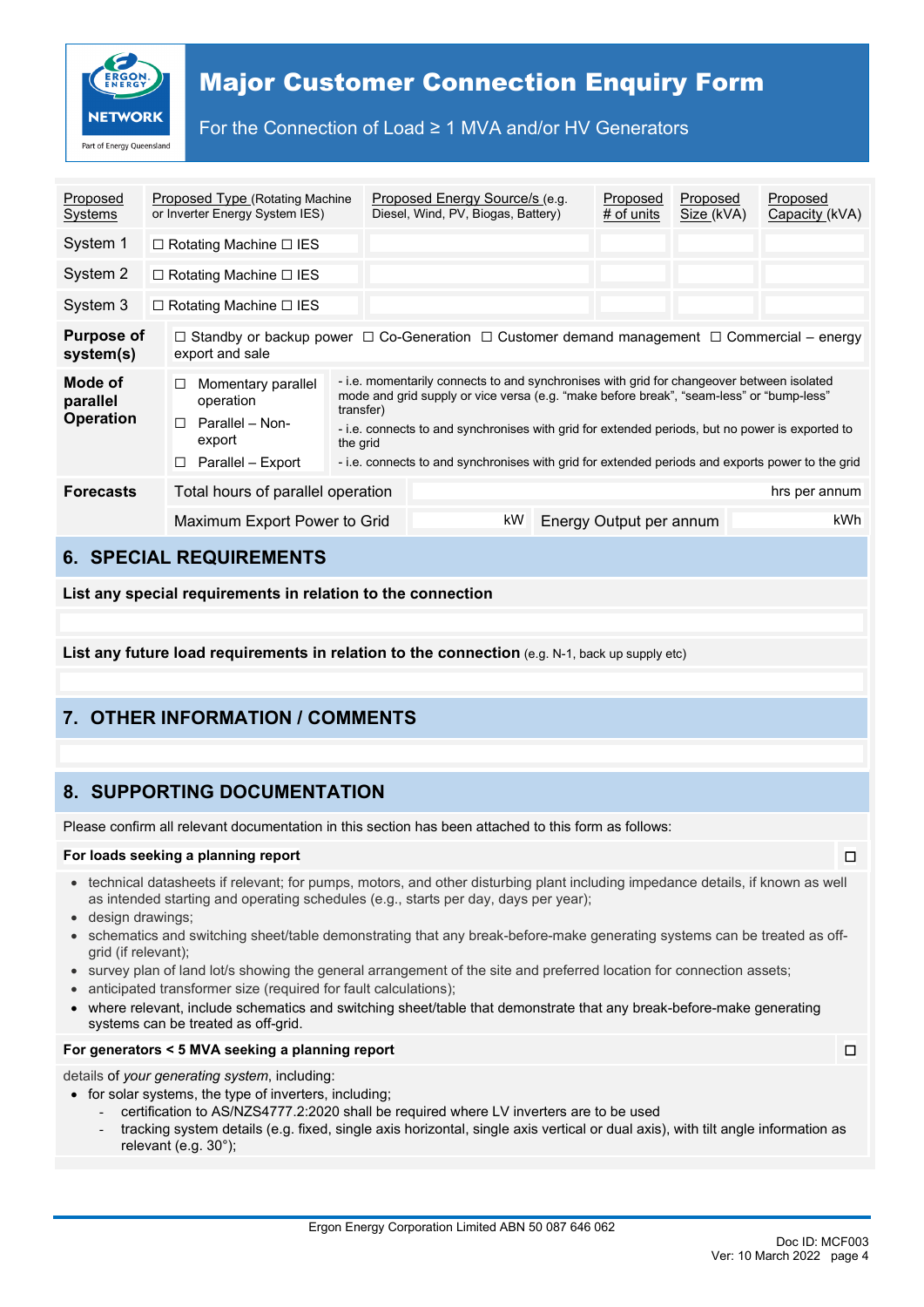

### For the Connection of Load ≥ 1 MVA and/or HV Generators

- for battery systems:
	- battery module unit data (nominal power, rated voltage, rated current, short circuit current, open circuit voltage and material);
	- system charging and discharge rates and duty cycle times, preferably 1 minute profile data in .csv or .xlsx format;
- for rotating machines, the type of machines, as well as the datasheets and impedance information (if known);
- single line diagrams for protection and operation;
- annual half-hour profile of power output (in .csv or .xlsx format);
- general arrangement of the generating systems, including your preference for the location of the dedicated connection assets (if any);
- where relevant, include schematics and switching sheet/table that demonstrate that any break-before-make generating systems can be treated as off-grid.

#### **For generators ≥ 5 MVA seeking a Detailed Response to Enquiry** ☐

- details of your requirements and the specifications of the facility to be connected (NB this must be consistent with the requirements we advised to you in the *preliminary response* to enquiry in satisfaction of Schedule 5.4A(a)-(c) of the NER (refer technical sections – i.e. protection systems, monitoring and control, insulation, fault levels, switching/isolation, synchronising, metering installations));
- details of your reasonable expectations of the level and standard of service of power transfer capability that the distribution system should provide; and
- details of your generating system, including:
	- number, size and type of inverters, turbines, or rotation machines;
	- for solar systems, PV module unit data (nominal power, efficiency, rated voltage, rated current, short circuit current,) and total number of PV modules (and aggregate PV module capacity); tracking system details (e.g. fixed, single axis horizontal, single axis vertical or dual axis) and details of tilt angle as relevant;
	- for wind turbines, turbine unit data
	- for battery systems, battery module unit data (nominal power, rated voltage, rated current, short circuit current), and system charging and discharge rates and duty cycle times, preferably 1 minute profile data in .csv or .xlsx format;
	- for rotating machines, number, size and type of rotating machine, and impedance and/or datasheets, if known;
	- single line diagrams for protection and operation;
	- annual half-hour profile of power output (in .csv or .xlsx format);
	- general arrangement of the site, including the preferred location of the connection assets;
- design drawings;
- if relevant, schematics and switching sheet/table demonstrating that any break-before-make generating systems can be treated as off-grid; survey plan of land lot/s showing the general arrangement of the site;
- anticipated transformer size (required for fault calculations);
- anything else advised in the *preliminary response to enquiry* (if relevant)*.*

## **9. ACKNOWLEGMENTS**

### **9.1. Retail Customer / Embedded Generator Acknowledgement**

In submitting this connection enquiry, I/we acknowledge and agree to the following conditions:

### **Connection Assessment**

The Retail Customer / Generator acknowledges and agrees:

- Ergon Energy Network processes connection enquiries in accordance with the negotiated connection process prescribed in the NER.
- Each connection enquiry is assessed as a standalone project having regard to the circumstances existing at the particular point in time (including, but not limited to, the System Strength Impact Assessment Guidelines published by AEMO (as applicable)).
- As we may be concurrently processing two or more connection enquiries in the same area of our distribution system, changes to the committed status of one of those projects may have a material physical, technical or financial impact on the works required for any other projects still progressing through the connection process. For example, such impacts may include: impacts on the relevant performance standards or other technical requirements with which a subsequent project may have to comply and in certain circumstances, imposing a requirement for the subsequent proponent to fund an augmentation of the distribution system.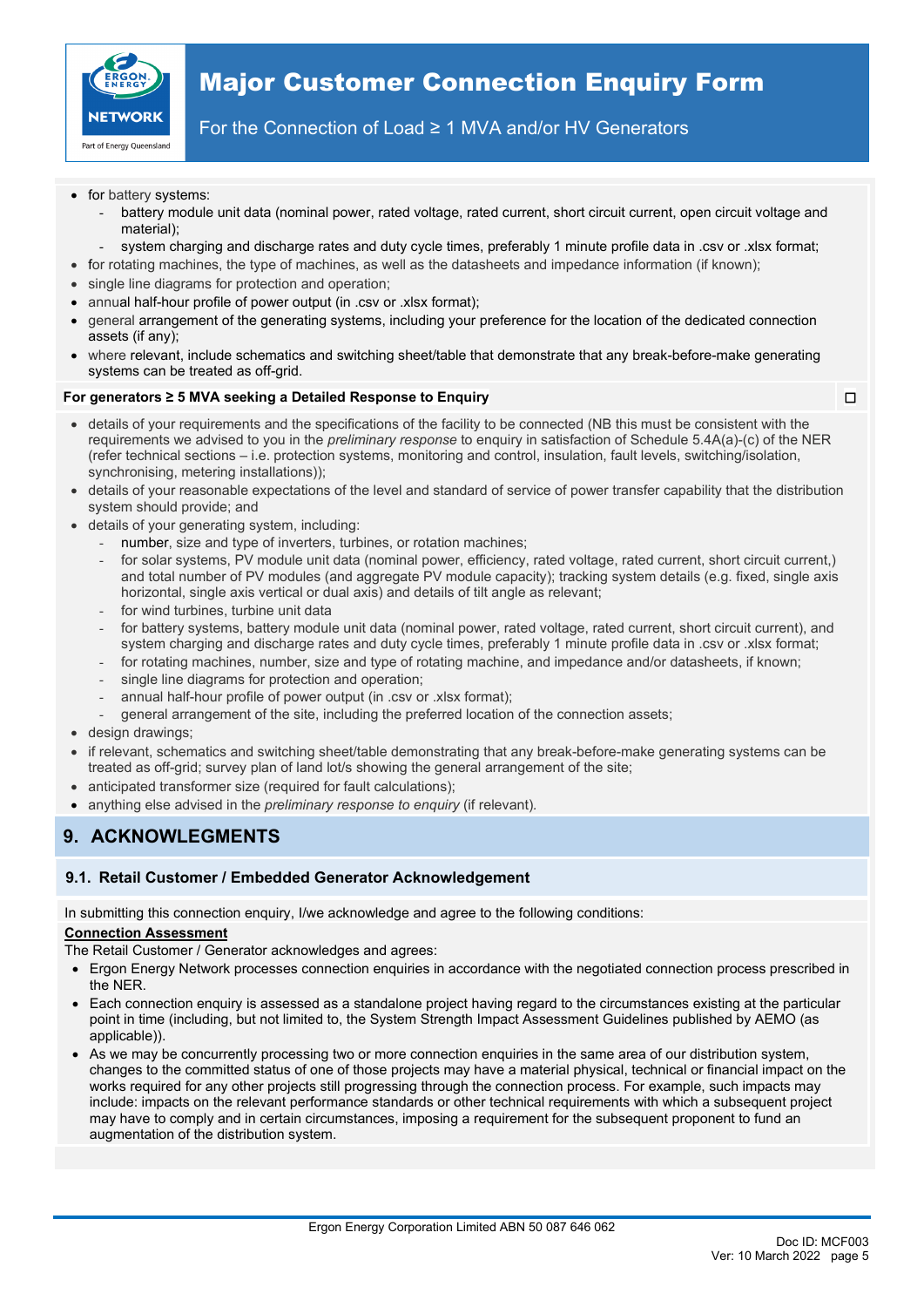

For the Connection of Load ≥ 1 MVA and/or HV Generators

• As a consequence, the information previously advised by us to you may change and may involve increased costs and delays to the expected timeframe for the connection of your project.

#### **Confidentiality**

Consistent with the obligations of confidentiality under the energy laws, you consent and agree that any information submitted as part of this Enquiry Form, or for the purpose of establishing or altering a connection to our distribution system, may be disclosed to our employees, contractors, sub-contractors and consultants to assist us in processing and managing your proposed connection (including this enquiry) on our behalf, and submission of this Enquiry Form is deemed to be consent to such disclosure. In addition, and to facilitate transparency, Ergon Energy Network may disclose the following details relating to your proposed connection to third parties: the capacity requirements (covering import and export, as applicable), general project location, and

If you do not consent to this additional right of disclosure, please tick this box:  $\Box$ 

relevant submission dates in the connection process.

### **Signed for and on behalf of the Retail Customer / Generator by its authorised representative:**

|                                               | Name            |                                         |
|-----------------------------------------------|-----------------|-----------------------------------------|
|                                               | <b>Position</b> |                                         |
| <b>Signature of Authorised representative</b> | Date Signed     |                                         |
| 9.2. Appointment of Authorised Agent          |                 |                                         |
| I/we                                          |                 | (Retail Customer / Generator) authorise |

(Authorised Agent) to act on our behalf in

relation to the project the subject of this Connection Enquiry Form.

I/We acknowledge and agree that:

1. if the Authorised Agent appointed above is a company or organisation, then any employee or representative of that company or organisation is authorised to act on behalf of the Retail Customer / Generator under this appointment;

2. any information or advice provided by my/our Authorised Agent may be relied upon by Ergon Energy Network as if it were information or advice provided by the Retail Customer / Generator and I/we will be bound by the actions of the Authorised Agent under this appointment;

3. any information or advice provided by Ergon Energy Network to my/our Authorised Agent may be treated as having been provided to the Retail Customer / Generator;

4. Ergon Energy Network is not required to enquire into the circumstances or validity of this appointment or of any request or instruction given by the Authorised Agent in accordance with this appointment; and

5. this appointment continues until I notify Ergon Energy Network in writing of its cancellation.

To the maximum extent permissible by law, I/we release Ergon Energy Network from any and all liability, loss or damage suffered or incurred as a result of Ergon Energy Network acting or relying on this appointment.

|                                                | Name        |
|------------------------------------------------|-------------|
|                                                | Position    |
| <b>Signature of Retail Customer/ Generator</b> | Date Signed |
|                                                | Name        |
|                                                | Position    |
| <b>Signature of Authorised Agent</b>           | Date Signed |
|                                                |             |